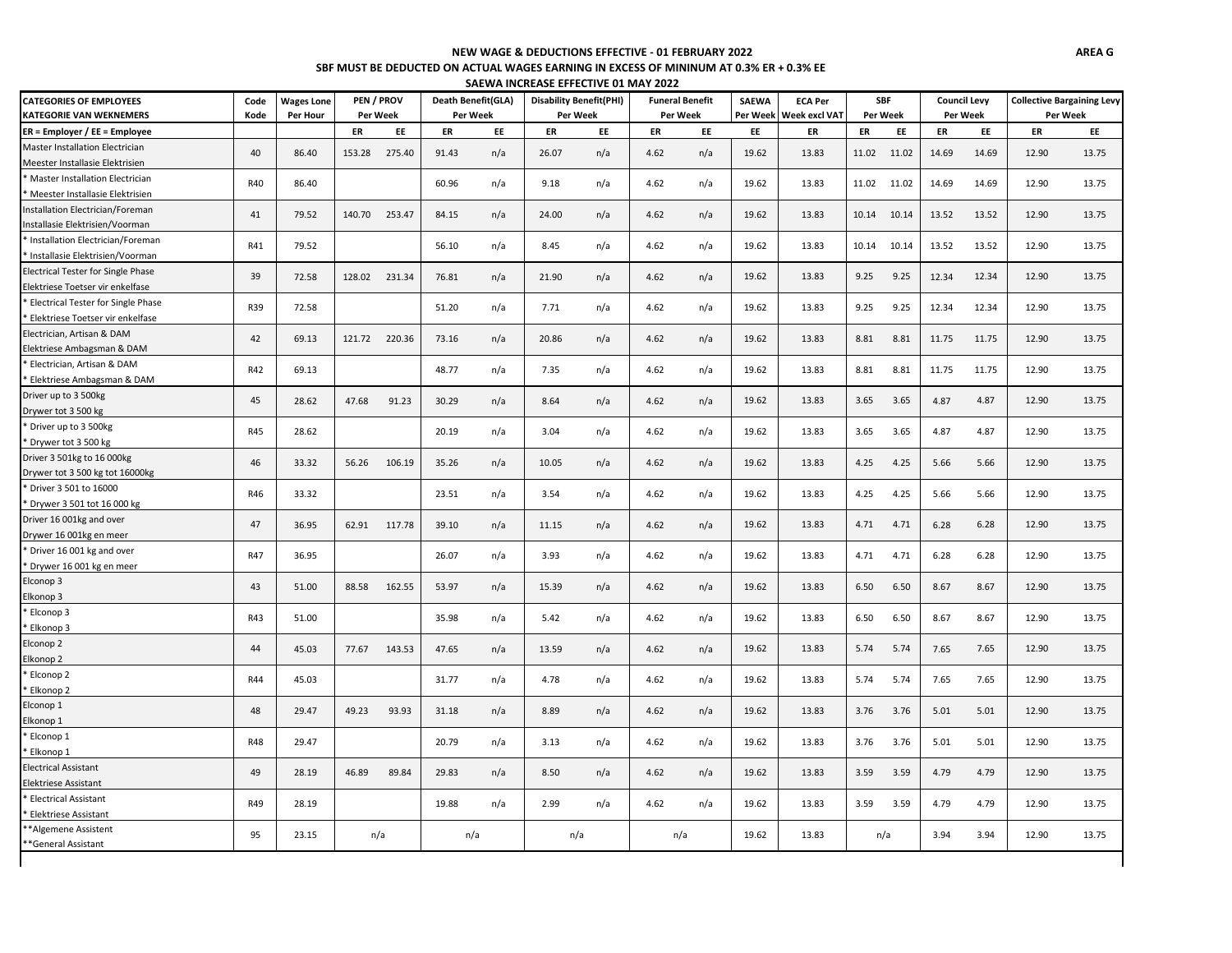| <b>CATEGORIES OF EMPLOYEES</b><br><b>KATEGORIE VAN WEKNEMERS</b> | Code<br>Kode | <b>Wages Lone</b><br><b>Per Hour</b> | <b>PEN / PROV</b> | Per Week | <b>Death Benefit(GLA)</b><br><b>Per Week</b> |     | <b>Disability Benefit(PHI)</b><br><b>Funeral Benefit</b><br>Per Week<br>Per Week |           | <b>SAEWA</b> | <b>ECA Per</b><br>Per Week   Week excl VAT<br><b>Per Week</b> |       | <b>SBF</b><br><b>Council Levv</b><br><b>Per Week</b> |      | <b>Collective Bargaining Levy</b><br>Per Week |       |           |       |       |
|------------------------------------------------------------------|--------------|--------------------------------------|-------------------|----------|----------------------------------------------|-----|----------------------------------------------------------------------------------|-----------|--------------|---------------------------------------------------------------|-------|------------------------------------------------------|------|-----------------------------------------------|-------|-----------|-------|-------|
| $ER = Employer / EE = Employee$                                  |              |                                      | ER                | EE       | ER                                           | EE  | ER                                                                               | <b>EE</b> | ER           | EE                                                            | EE    | ER                                                   | ER   | EE                                            | ER    | <b>EE</b> | ER    | EE    |
| Storeman<br>Stoorman                                             | 93           | 29.47                                | 49.23             | 93.93    | 31.18                                        | n/a | 8.89                                                                             | n/a       | 4.62         | n/a                                                           | 19.62 | 13.83                                                | 3.76 | 3.76                                          | 5.01  | 5.01      | 12.90 | 13.75 |
| *Storeman<br>*Stoorman                                           | <b>R93</b>   | 29.47                                |                   |          | 20.79                                        | n/a | 3.13                                                                             | n/a       | 4.62         | n/a                                                           | 19.62 | 13.83                                                | 3.76 | 3.76                                          | 5.01  | 5.01      | 12.90 | 13.75 |
| Apprentice Stage 4<br>Vakleerling Stadium 4                      | 54           | 48.39                                | 83.81             | 154.24   | 51.21                                        | n/a | 14.60                                                                            | n/a       | 4.62         | n/a                                                           | 19.62 | 13.83                                                | 6.17 | 6.17                                          | 8.23  | 8.23      | 12.90 | 13.75 |
| Apprentice Stage 3<br>Vakleerling Stadium 3                      | 53           | 34.58                                | 58.57             | 110.21   | 36.59                                        | n/a | 10.43                                                                            | n/a       | 4.62         | n/a                                                           | 19.62 | 13.83                                                | 4.41 | 4.41                                          | 5.88  | 5.88      | 12.90 | 13.75 |
| Apprentice Stage 2<br>Vakleerling Stadium 2                      | 52           | 31.10                                | 52.22             | 99.13    | 32.91                                        | n/a | 9.38                                                                             | n/a       | 4.62         | n/a                                                           | 19.62 | 13.83                                                | 3.97 | 3.97                                          | 5.29  | 5.29      | 12.90 | 13.75 |
| Apprentice Stage 1<br>Vakleerling Stadium 1                      | 51           | 26.25                                | 43.34             | 83.66    | 27.77                                        | n/a | 7.92                                                                             | n/a       | 4.62         | n/a                                                           | 19.62 | 13.83                                                | 3.35 | 3.35                                          | 4.46  | 4.46      | 12.90 | 13.75 |
| Working ECA Employer<br>Werkende EAV Werkgewer                   | 63           |                                      |                   |          |                                              |     |                                                                                  |           |              |                                                               |       | 13.83                                                |      |                                               | 29.38 |           |       |       |
| Non-ECA working Employer<br>Nie-EAV werkende Werkgewer           | 64           |                                      |                   |          |                                              |     |                                                                                  |           |              |                                                               |       |                                                      |      |                                               | 29.38 |           |       |       |
| ECA employer with pension<br>EAV werkgewer met pensioen          | 66           |                                      | 550.80            |          |                                              |     |                                                                                  |           |              |                                                               |       | 13.83                                                |      |                                               | 29.38 |           |       |       |
| Non-ECA employer with pension<br>Nie-EAV werkgewer met pensioen  | 67           |                                      | 550.80            |          |                                              |     |                                                                                  |           |              |                                                               |       |                                                      |      |                                               | 29.38 |           |       |       |

**\* RISK BENEFIT ONLY ( FIXED TERM CONTRACTS ) REFLECTING ON LEVY WITH "R" PREFIX** 

### **Area G Means the Magisterial Districts of Albany, Alexandria, Bathurst, and Beaufort West. Calitzdorp, George. Humansdorp, Joubertina, Knysna, Ladismith, Mosselbay, Oudtshoorn, Riversdale and Uniondale.**

- 1. Employer pays ECA levies and compulsory for employers who are members of the ECA.
- 2. Vat is payable on ECA levies only.
- 3. Please ensure that the correct designation code is entered for each employee on the monthly contribution sheet.
- 4. The minimum council levy is **R80.00** per month per firm.
- 5. Council levy are retained by the Bargaining Council and used towards administration cost.
- 6. \*\*Note that the job description must be adhered to. (**NB**: Maximum period of employment as code 95 is 4 months)

# **A "General Assistant" means an employee who is engaged in any or all of the following tasks:**

 Digging holes and trenches, planting poles and laying and pulling cables in trenches, chasing and cutting walls and concrete floor for conduit, providing no power tools are used. Loading or unloading materials,stripping redundant intallations and equipment incidental thereto from which the supply cables have been removed.

- are not members of the party employer organisation(s) must pay R12.90 per week for each scheduled employee in their employ and all employees who are not members of the party union(s) must pay an amount of R13.75 each per week. The object of CBL is to subsidise the costs ocassioned by collective bargaining and is effective from date of operation of the collective agreement. 7. **A Collective Bargaining Levy (CBL)** has been introduced for all non party employers and non party union employees. Employers who
- 8. Standby Allowance is **R 101.50** per standby shift; Subsistence Allowance is **R 154.80** and travel per kilometer is **R 3.86**